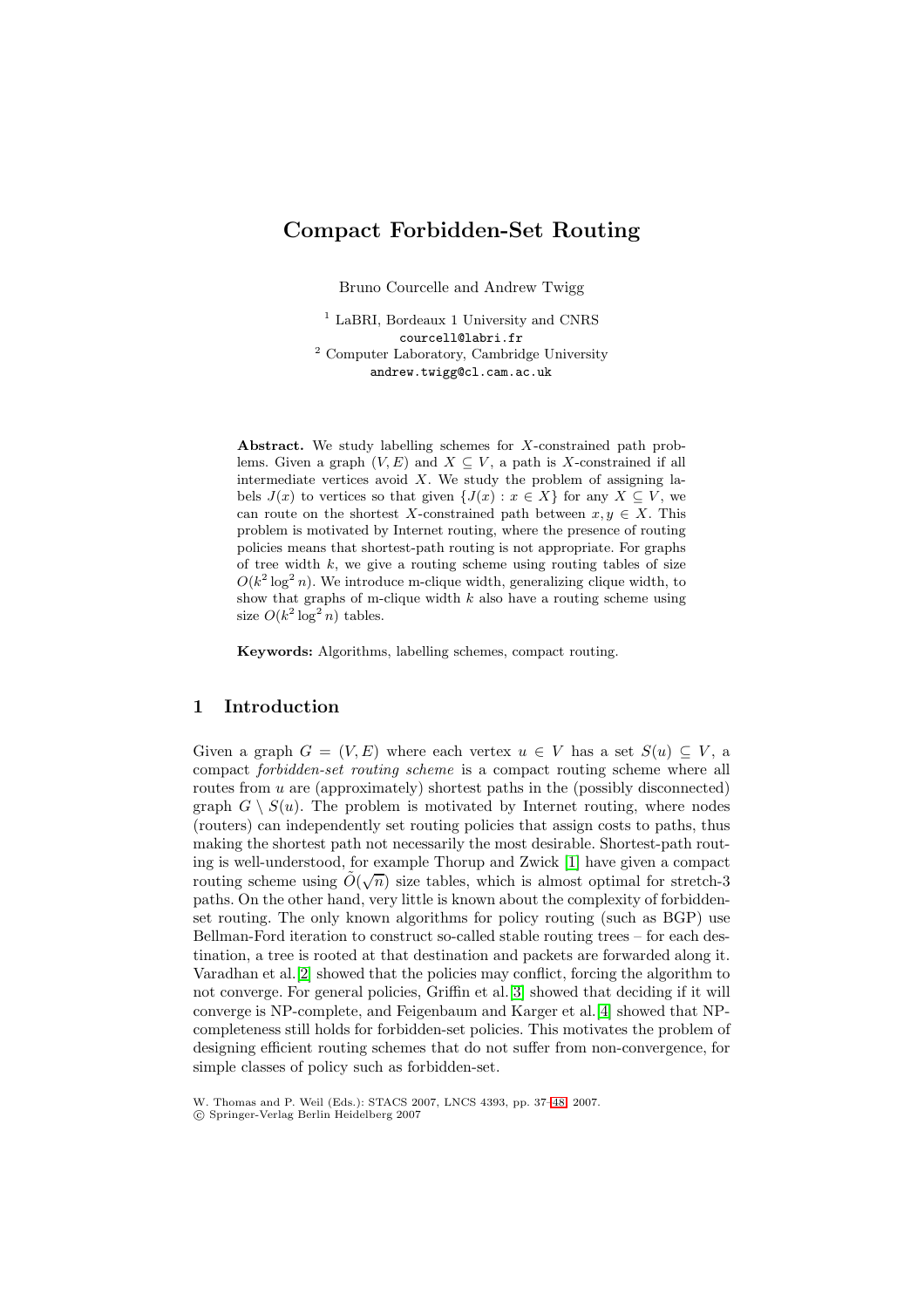## **2 Preliminaries**

Let  $G = (V, E)$  be an undirected graph and  $X \subseteq V$  a set of vertices (the extension to directed graphs is straightforward), and  $F$  be a set of edges. An  $(X, F)$ -constrained path is a path in G that does not use the edges of F and with no intermediate vertex in X (or simply X-constrained if  $F$  is empty). We denote by  $G[Z]$  the subgraph of G induced by a set of vertices Z. We denote by  $G_{+}[Z]$  the graph consisting of  $G[Z]$  and weighted edges where an edge between x and y has weight d iff d is the length of a shortest path in G between x and y of length at least 2 with no intermediate vertex in Z. Between two vertices, one may have one edge without value and another one with value at least 2.

If we know the graph  $G_{+}[Z]$ , if  $X \subseteq Z$  and every edge of F has its two ends in Z, we can get the length of a shortest  $(X, F)$ -constrained path in G between any  $x, y \in Z$ . The graph  $G_{+}[Z]$  captures the separator structure of G since there is no edge between x, y in  $G_{+}[X \cup \{x,y\}]$  iff X is a separator of x, y in G, thus the problem can be seen as constructing a distributed encoding of the separators of a graph. In all cases we say that we consider a constrained path problem.

Our objective is to label each vertex x of G by a label  $J(x)$ , as short as possible, in such a way that  $G_{+}[Z]$  can be constructed from  $\{J(x): x \in Z\}$ . If we can determine the lengths of shortest  $(X, F)$ -constrained paths from  $\{J(x) : x \in Z\}$ , where  $X \subseteq Z$  and every edge of F has its two ends in Z, then we call  $J(x)$  and  $(X, F)$ -constrained distance labelling.

The graph problem 'is there an X-constrained path from x to  $y$ ?' is monadic second-order definable, so the result of Courcelle and Vanicat [5] implies that graphs of bounded clique width have a labelling with labels of  $O(\log n)$  bits. However, the constant factor is a tower of exponentials in  $cwd(G)$  and is impractical.

Our main result is a labelling scheme with labels of size  $O(k^2 \log^2(n))$  $O(k^2 \log^2(n))$  $O(k^2 \log^2(n))$  where k is a bound on the m-clique width (mcwd) of the graph, a generalization of clique width that we will introduce. Since graphs with tree width  $(twd)$  k have mcwd at most  $k + 3$ , and graphs with clique width (cwd) k have mcwd at most k, the results follow for the case of tree width and clique width. Table 1 in [6] shows that the networks of some important major internet providers are of small tree width, between 10 and 20 and hence our constraint of dealing with graphs of small tree width or clique width is somehow realistic.

The labeling works as follows: given vertices between which we wa[nt](#page-11-3) to determine shortest paths and a set  $Z \subseteq V$ , we construct from  $\{J(x) : x \in Z\}$  the weighted graph  $G_{+}[Z]$ . Then we can answer queries about 4-tuples  $(x, y, X, F)$ such that  $X \cup \{x, y\} \subseteq Z$  and every edge of F has its two ends in Z by using only  $G_{+}[Z]$ : in particular the length of a shortest  $(X, F)$ -constrained path. The idea is not to repeat for each query the construction of  $G_{+}[Y]$  for some set Y.

Our notation follows Courcelle and Vanicat  $[5]$ . For a finite set C of constants, a finite set F of binary function symbols, we let  $T(F, C)$  be the set of finite wellformed terms over these two sets (terms will be discussed as labelled trees). The size |t| of a term t is the number of occurrences of symbols from  $C \cup F$ . Its height  $ht(t)$  is 1 for a constant and  $1 + \max\{ht(t_1),ht(t_2)\}\)$  $1 + \max\{ht(t_1),ht(t_2)\}\)$  $1 + \max\{ht(t_1),ht(t_2)\}\)$  for  $t = f(t_1,t_2)$ .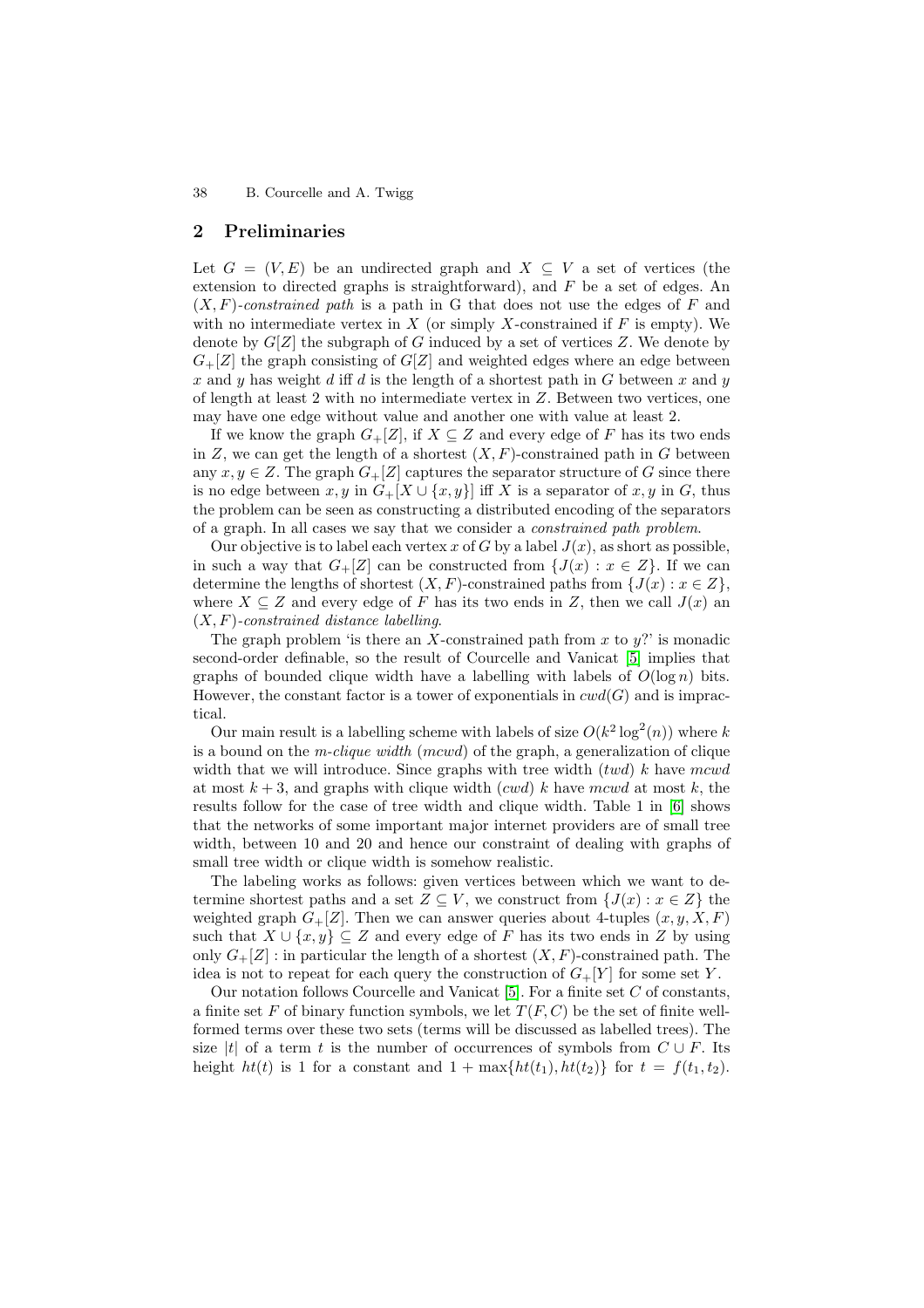Let a be a real number. A term t is said to be a-balanced if  $ht(t) \le a \log|t|$ (all logarithms are to base 2). Let t in  $T(F_k, C_k)$  and  $G = val(t)$ , the graph obtained by evaluating t. For a node u in t,  $val(t/u)$  is the subgraph represented by evaluating the subterm rooted at  $u$ .

## **3 The Case of Tree Width**

Before presenting our main result on m-clique width graphs, we describe a labelling scheme for graphs of tree width  $k$ . A graph having tree width  $k$  can be expressed as the nondisjoint union of graphs of size  $k + 1$ , arranged as nodes in a tree such that the set of tree nodes containing some graph vertex forms a connected subtree of the tree (often called a tree decomposition). We shall work with a different, algebraic representation of graphs.

#### **3.1 Balanced Tree Width Expressions**

Every graph of tree width  $k$  can be represented by an algebraic expression (term). A *j*-source graph is a graph with at most j distinguished vertices called *sources*, each tagged with a unique label from  $\{1,\ldots,j\}$ . Courcelle [7][8] shows that a graph has tree width k iff it is isomorphic to  $val(t)$  for some term t whose leaves are  $(k + 1)$ -source graphs and where every non-leaf node is labelled with one of the following operations, as illustrated in Figure 1.

- **–** Parallel composition: The (k + 1)-source graph (G // H[\)](#page-11-4) i[s](#page-11-5) obtained from the disjoint union of  $(k + 1)$ -source graphs G and H where sources having the same label are fused together into a single vertex.
- $−$  *Erasure*: For  $a \in \{1, ..., k+1\}$ , the unary o[per](#page-3-0)ation  $f_{\mathcal{B}_a}(G)$  erases the label  $a$  and the corresponding source in  $G$  is no longer a source vertex.

As in Courcelle and Vanicat[5], we combine a parallel composition and a sequence of erasure operations to obtain a single binary operation, e.g.  $\frac{1}{\pi}$   $f_{\rm g}$ . The term tree can be constructed given a tree decomposition of the graph – Corollary 2.1.1 of Courcelle [7] shows that given a tree decomposition of width  $k$ of a graph, it is possible to constr[uc](#page-11-2)t in linear time a term tree using at most  $k+1$ source labels. The nodes of the term tree are the bags of the tree decomposition; hence the height and degree are unchanged.

The following result of Bo[dl](#page-11-4)aender shows how to obtain a balanced tree width expression with a small increase in tree width.

**Lemma 1 (Bodlaender [9]).** Given a tree decomposition of width k and a graph G with n vertices, one can compute a binary tree decomposition of G of height at most  $2\log_{5/4}(2n)$  and width at most  $3k + 2$  in time  $O(n)$ .

#### **3.2 Compact Forbidde[n-](#page-11-6)Set Routing for Small Tree Width**

Assume we have an a-balanced term tree t for some constant a with  $val(t) = G$ . assume wlog assume that all sources are eventually erased in t. The vertices of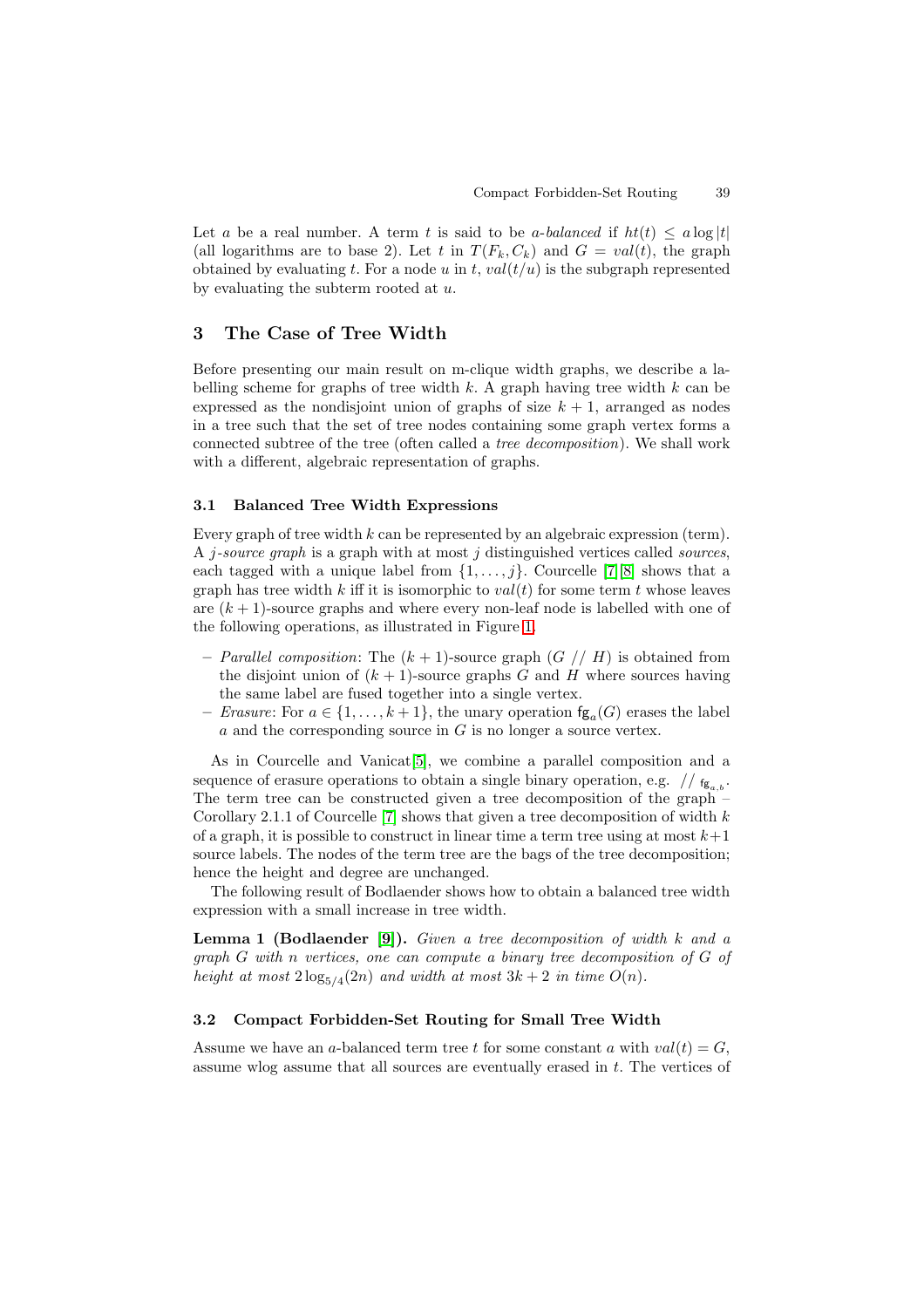

**Fig. 1.** The parallel composition and erasure operations for constructing graphs of tree width k

<span id="page-3-0"></span>G are then in bijection with the erasure operations, so we shall use the same identifier  $u$  to refer to both a vertex in  $G$  and its unique corresponding erasure operation in t. We now describe a labelling  $J(u)$  to compute the length of shortest X-constrained paths.

For a set  $Y \subseteq \{1, \ldots, k+1\}$  of source labels and a  $(k+1)$ -source graph G, we denote by  $G \ Y$  the induced subgraph of G obtained by removing the source vertices of G whose label is in Y. Every node u in t has a state  $Q(u)$  associated with it, which for now assume to be the collection of graphs  $\{val(t/u) \setminus Y : Y \subseteq$  $\{1,\ldots,k+1\}$ . As in Courcelle and Vanicat<sup>[5]</sup>, the label  $J(u)$  stores a string describing the access path from the root to the node in t representing u (rather than a leaf of  $t$ ), and the state for every node adjacent to its access path (we assume that every vertex  $u$  is adjacent to its own access path). In addition, the label contains the source label of the node u in  $val(t/u)$  $val(t/u)$ . If u has the source label  $s<sub>u</sub>$  then the string is of the form

$$
J(u) = (s_u, f_1, i_1, Q(s_{3-i_1}(u_1)), \ldots, f_h, i_h, Q(s_{3-i_h}(u_h)))
$$

where h is the height of t,  $f_1 \tldots f_h$  are the operations on the path,  $i_1 \tldots i_h \tildin \{1,2\}$ indicate whether to take the left or right branch and  $s_1(u)$  (respectively  $s_2(u)$ ) denote the left (respectively right) child of  $u$  in  $t$ . The states

$$
Q(s_{3-i_1}(u_1))Q(s_{3-i_1}(u_2))\ldots Q(s_{3-i_1}(u_h))
$$

are the states of nodes adjacent to the access path for u. Since each set of at most  $O(k)$  erasure operations can be identified with  $O(k)$  bits and the term tree has height  $O(\log n)$ , the access path can be described using  $O(k \log n)$  bits (excluding the space to store the states).

We now describe how to use the labelling to find the length of the shortest X-constrained path between u, v. Assume that  $u, v \notin X$ . For a vertex  $x \in G$ , we let  $Path(x)$  be the path from the corresponding vertex x of t to the root. For a node u of t, let  $X(u)$  be the subset of X whose corresponding erasure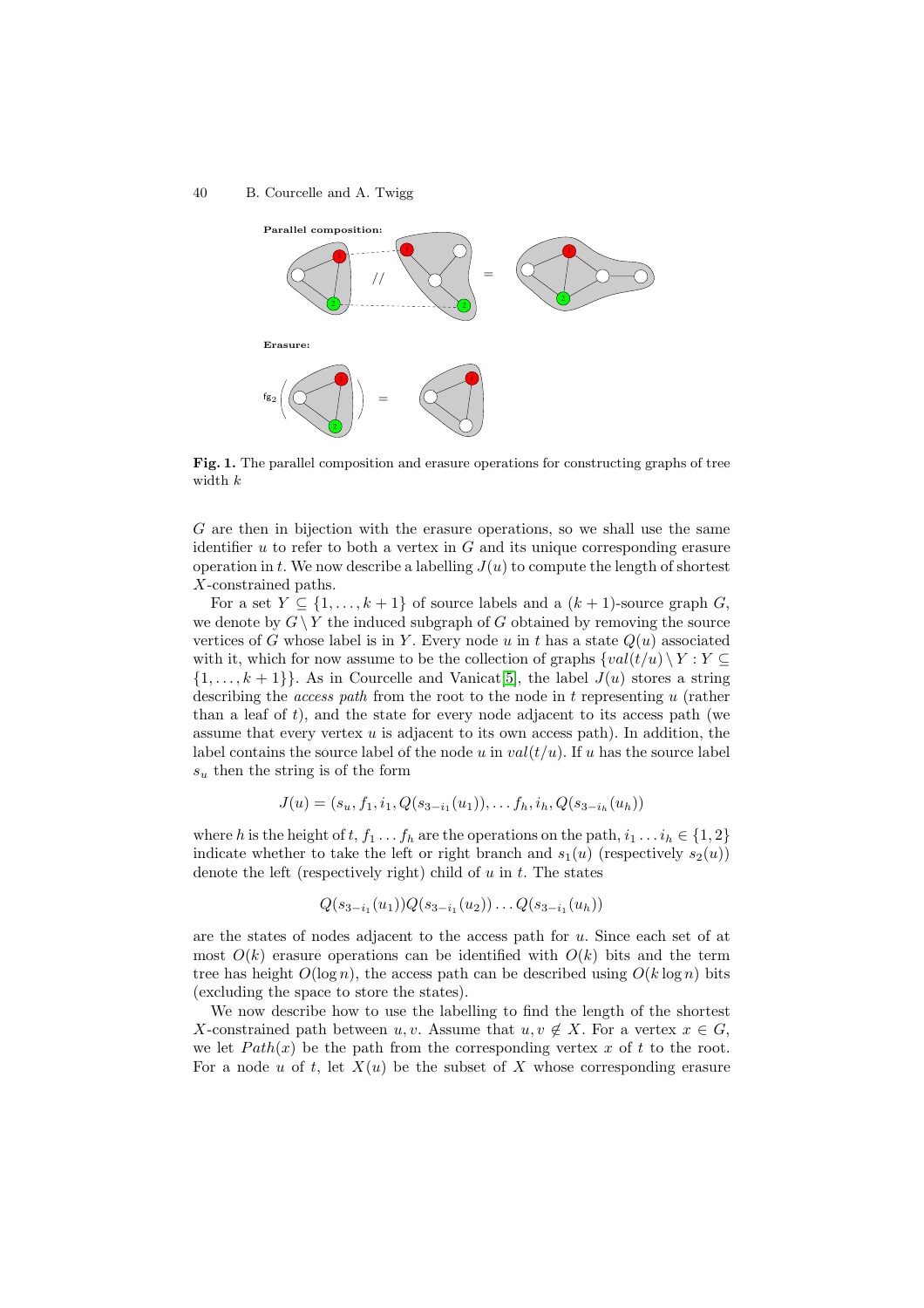$\text{CONSTRUCT-SOURCE-DISTANCE-GRAPH}(G)$ Input: a  $j$ -source graph  $G$ Output: the source distance graph  $H$  on  $j$  vertices 1 Set  $w(u, v) = w(v, u) = 1$  if  $\{u, v\} \in E(G)$ and  $\infty$  otherwise 2 **while** (G contains a non-source node) 3 **do** Let u be any non-source node in G 4 **for** each pair of neighbours x, y of u 5 **do**  $w(x,y) = w(y,x)$  $=\min\{w(x,u)+w(u,y),w(x,y)\}\$ 6 Remove u from G 7 Set  $w(v, u) = w(u, v) = \infty$  for all v 8 **return**  $H = G$ s2  $s_1$  4  $s_3$  $\mathbf{s}_4$ s2 4  $\sim$   $\Lambda$ 4 2  $s_1$  s<sub>3</sub>  $\overline{\mathbf{s}}_4$ 

**Fig. 2.** Constructing source distance graphs by contracting paths of non-source nodes

operations are all ancestors of  $u$  in  $t$  (i.e. the subset of  $X$  represented by sources in  $val(t/u)$ .

<span id="page-4-0"></span>We construct the graph  $Rep(t)[X]$  by adding the subgraphs  $val(t/w)\X(w)$  for each node  $w \in t$  adjacent to an access path  $Path(x)$  for  $x \in X \cup \{u, v\}$  (the states on the access path will be reconstructed from these adjacent states). To each vertex  $y \in Rep(t)[X]$ , associate two pieces of information: a unique identifier  $I(y)$ for the corresponding erasure node in t and the source label  $s_y$  of y in  $val(t/y)$ . Then add edges of length zero corresponding to parallel compositions between nodes  $x, y \in Rep(t)[X]$  where  $I(x) = I(y)$  and  $s_x = s_y$ . The length of the shortest X-constrained path between  $u, v$  in  $G$  equals the length of the shortest path in  $Rep(t)[X]$  between two vertices x, y where x is a source corresponding to node  $u$  in  $G$  and  $y$  is a source corresponding to  $v$  in  $G$ .

Now we consider how to efficiently represent the state  $Q(u)$ . At first it might seem that one needs to store all  $2^{O(k)}$  graphs, one for every set of deleted sources. From  $val(t/u)$  we construct a compressed graph H called the *source distance graph* with the property that for any set Y of sources and sources  $x, y$ , the distance between x, y in val $(t/u) \ Y$  equals their distance in  $H \ Y$ . The graph is constructed by contracting paths of non-source vertices in  $val(t/u)$ , as in Figure 2. Since the edge weights in the source distance graph are in the range [1, n], it can be represented using  $O(k^2 \log n)$  bits. This gives labels  $J(x)$  of size  $O(k^2 \log^2 n)$  bits.

The correctness of the labelling scheme relies on the fact that the connectivity of sour[ce](#page-4-0)s in  $G$  // H is completely determined by their connectivity in G and H: sources u, v are connected in  $G \text{ // } H$  iff there is a source labelled r in both  $G, H$ and paths  $u - r$  in G and  $r - v$  in H. For routing, we can augment the labelling to compute the next hop on the shortest  $X$ -constrained path by associating with each edge  $(x, y)$  in the source distance graph  $Q(u)$  the next hop (possibly a nonsource vertex) on the shortest non-source path represented by the contracted edges from  $x$  to  $y$ . We can then use this information to construct a *compact*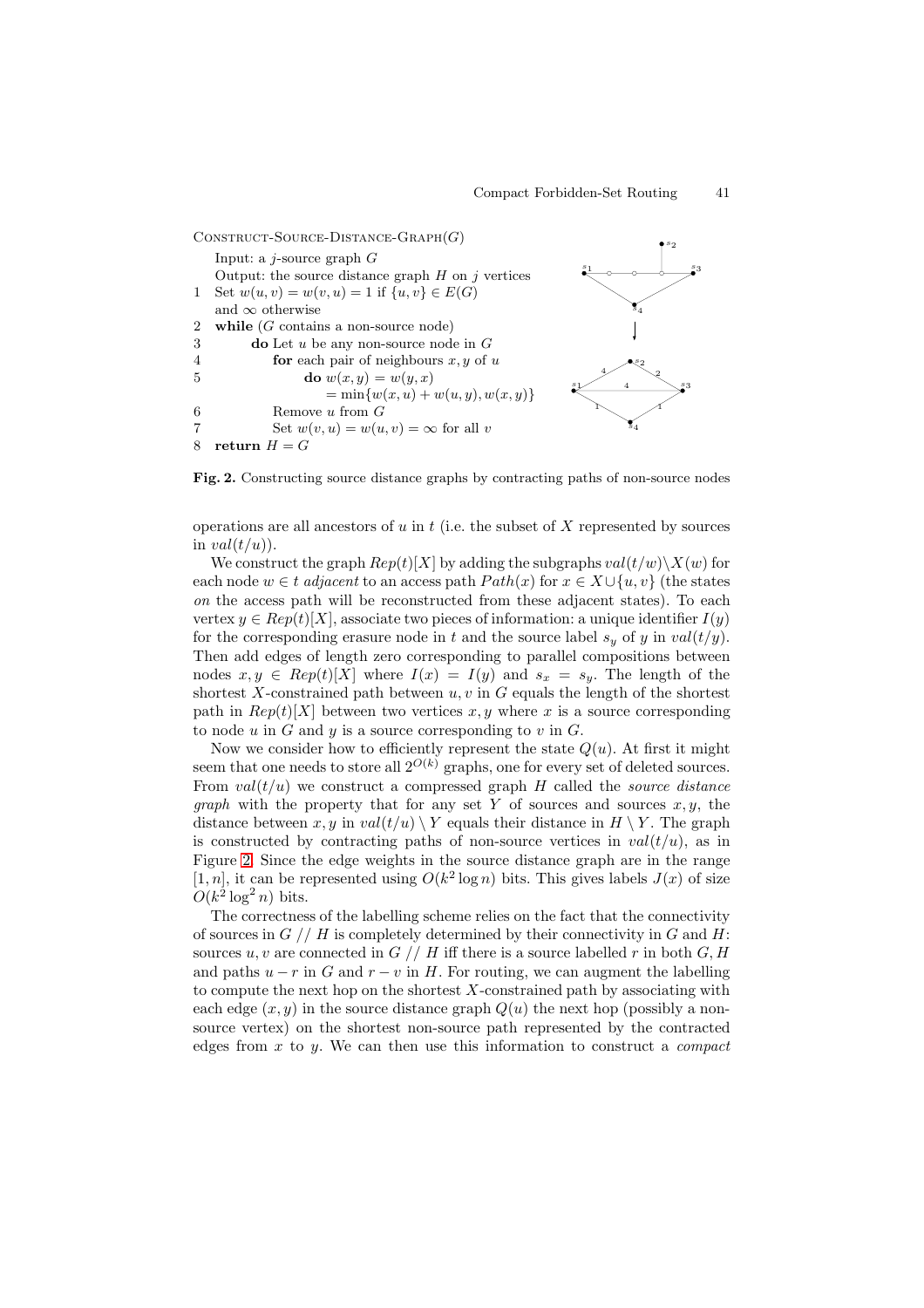routing scheme that routes on shortest X-constrained paths with routing tables of size asymptotically equal to the X-constrained distance labels.

**Theorem 1.** Graphs of tree width  $k$  have  $X$ -constrained distance labels of size  $O(k^2 \log^2 n)$  bits, where n is the number of vertices.

## **4 The Case of m-Clique Width**

We now extend the results of the previous section to clique width graphs. Note that the concept of tree width  $(twd)$  is weaker than clique width  $(cwd)$ : any graph with tree width k has clique width at most  $3.2^{k-1}$  [10] but cliques have cwd 2 and unbounded twd. We begin by introducing some tools: balanced terms, the new notion of m-clique width and the main construction. Due to space restrictions, we outline our results and defer some details to a full version.

#### **4.1 Balanced m-Clique Width Expressions**

Let L be a finite set of vertex labels. A multilabelled graph is a triple  $G =$  $(V_G, E_G, \delta_G)$  consisting of a graph  $(V_G, E_G)$  and a mapping  $\delta_G$  associating with each x in  $V_G$  the set of its labels, a subset of L. A vertex may have zero, one or several labels.

The following constants will be used: for  $A \subseteq L$  we let **A** be a constant denoting the graph G with a single vertex u and  $\delta_G(u) = A$ . We write  $\mathbf{A}(u)$  if we need to specify the vertex  $u$ . The following binary operations will be used: for  $R \subseteq L \times L$ , relabellings  $g, h: L \longrightarrow \mathcal{P}(L)$  ( $\mathcal{P}(L)$  is the powerset of L) and for multilabelled graphs G and H we define  $K = G \otimes_{R,q,h} H$  iff G and H are disjoint (otherwise we replace  $H$  by a disjoint copy) where

$$
V_K = V_G \cup V_H
$$
  
\n
$$
E_K = E_G \cup E_H \cup \{\{v, w\} : v \in V_G, w \in V_H, R \cap (\delta_G(v) \times \delta_H(w)) \neq \emptyset\}
$$
  
\n
$$
\delta_K(x) = (g \circ \delta_G)(x) = \{a : a \in g(b), b \in \delta_G(x)\} \text{ if } x \in V_G
$$
  
\n
$$
\delta_K(x) = (h \circ \delta_H)(x) \text{ if } x \in V_H
$$

As in the operations by Wanke [11] we add edges between two disjoint graphs, that are the 2 arguments of (many) binary operations. This is a difference with clique width [12] using a single binary operation.

*Notation and definitions.* We let  $F_L$  $F_L$  be the set of all binary operations  $\otimes_{R,a,h}$ and  $C_L$  be the set of constants  $\{A : A \subseteq L\}$ . Every term t in  $T(F_L, C_L)$  denotes a multilabell[ed g](#page-11-8)raph  $val(t)$  with labels in L, and every multilabelled graph G is the value of such a term for large enough L. We let  $mcwd(G)$  be the minimum cardinality of such a set L and call this number the m-clique width of  $G$ . We now compare mcwd with cwd and twd  $[5,12]$ .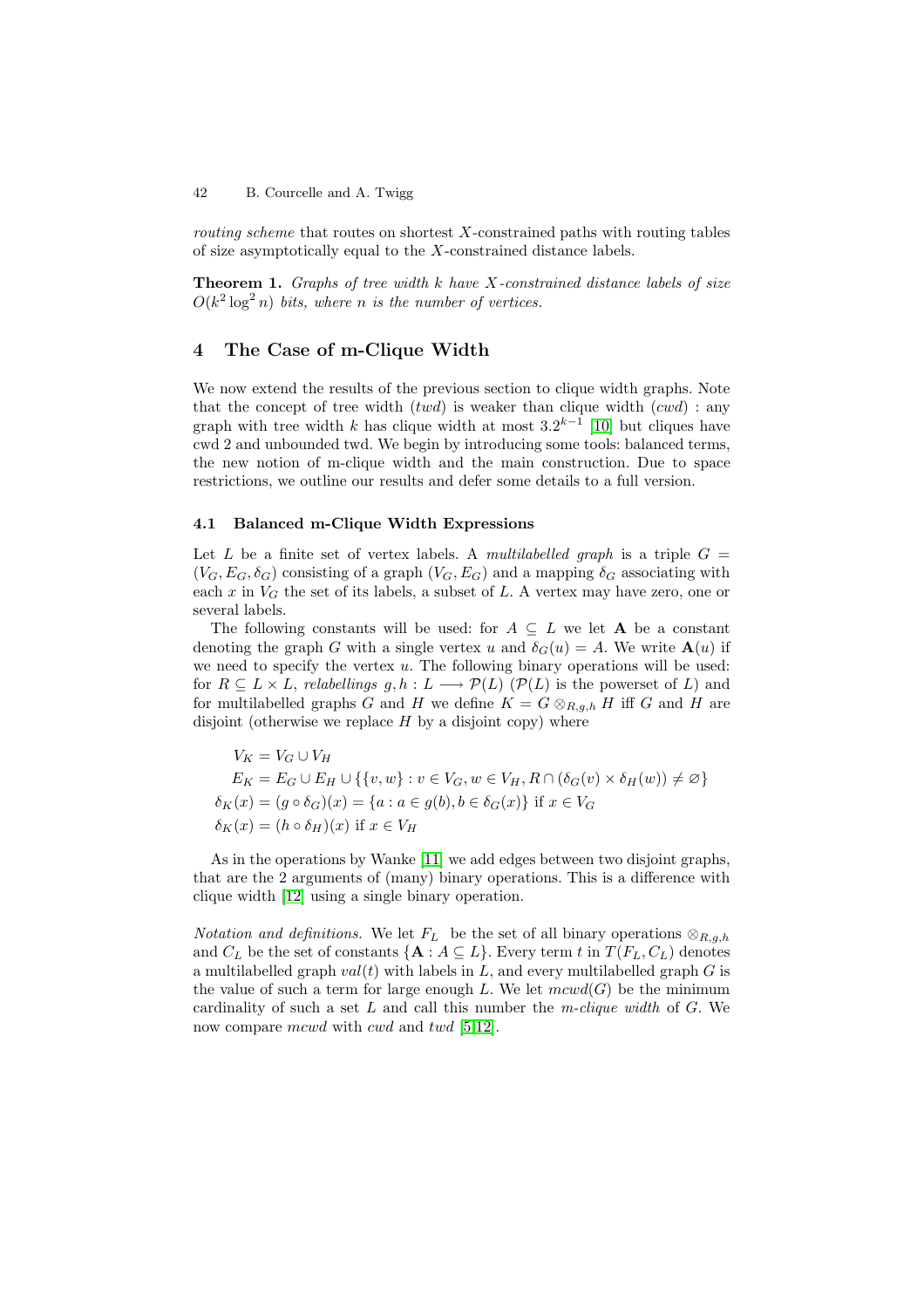Proposition 1. For every unlabelled undirected graph G,

$$
mcwd(G) \leq twd(G) + 3
$$
  

$$
mcwd(G) \leq cwd(G) \leq 2^{mcwd(G)+1} - 1
$$

It follows that the same sets of graphs have bounded clique width and bounded m-clique width. Our motivation for introducing m-clique width is that we can prove the following result:

**Proposition 2.** There exists a constant a such that, every graph of m-clique width k is the value an a-balanced term in  $T(F_L, C_L)$  for some set L of cardinality at most 2k.

<span id="page-6-1"></span>The proof is deferred to the full version. The above result is very useful since no such result is known for obtaining balanced clique width expressions.

#### **4.2 Adjacency Labelling for m-Clique Width Graphs**

For a vertex  $x \in G$ , let  $Path(x)$  be the path  $(u_m = x, u_{m-1}, ..., u_0)$  from the corresponding node x of t to the root  $(=u_0)$ . For a term t, let  $m = ht(t)$  be its height. We now describe how to construct an adjacency labelling  $I(x)$ . Let  $I(x)=(L_m, e_{m-1}, D_{m-1}, L_{m-1}, e_{m-2}, D_{m-2}, ..., e_0, D_0, L_0)$  where  $L_m = A$  if  $\mathbf{A} \in C_{[k]}$  is the constant at leaf x in t;  $L_i$  is the set of labels of the vertex x in the graph  $val(t/u_i)$  for  $i = 0, ..., m$ . For  $i = 0, ..., m - 1$ , we define  $e_i = 1$  if  $u_{i+1}$  is the left son of  $u_i$  and  $D_i$  is the set of labels  $\{j'\}$  such that  $(j, j') \in R$  for some j in  $L_{i+1}$  where  $\otimes_{R,q,h}$  occurs at node  $u_i$ . Similarly,  $e_i = 2$  if  $u_{i+1}$  is the right son of  $u_i$  and  $D_i$  is the set of labels  $\{j'\}$  such that  $(j', j) \in R$  for some j in  $L_{i+1}$  where  $\otimes_{R,q,h}$  occurs at node  $u_i$ . Each label  $I(x)$  has size  $O(km)$  and is computable from t in time  $O(k^2ht(t))$ , hence at most  $O(nk^2ht(t))$  to compute the entire labelling.

**Fact 2.** From the sequences  $I(x)$  and  $I(y)$  for two distinct vertices x and y, one can determine whether they are linked in G by an edge.

*Proof.* From the integers  $e_{m-1}, ..., e_0, e'_{m'-1}, ..., e'_0$  in the sequences

$$
I(x) = (L_m, e_{m-1}, D_{m-1}, L_{m-1}, e_{m-2}, D_{m-2}, ..., e_0, D_0, L_0)
$$
  

$$
I(y) = (L'_{m'}, e'_{m'-1}, D'_{m'-1}, L'_{m'-1}, ..., e'_0, D'_0, L'_0)
$$

one can determine the position i in  $Path(x)$  and  $Path(y)$  of the least common ancestor  $u_i$  of x and y. Wlog we assume x below (or equal to) the left son of  $u_i$ . Then x and y are adjacent in G iff  $D_i \cap L'_{i+1} \neq \emptyset$ . This is equivalent to  $D'_i \cap L_{i+1} \neq \emptyset$ . Since the computations of Fact 2 take time  $O(ht(t))$  for each pair  $x, y$ , we have the following.

<span id="page-6-0"></span>**Fact 3.** From  $\{I(x): x \in X\}$  for a set  $X \subseteq V$ , one can determine  $G[X]$  in time  $O(|X|^2ht(t))$  (k is fixed).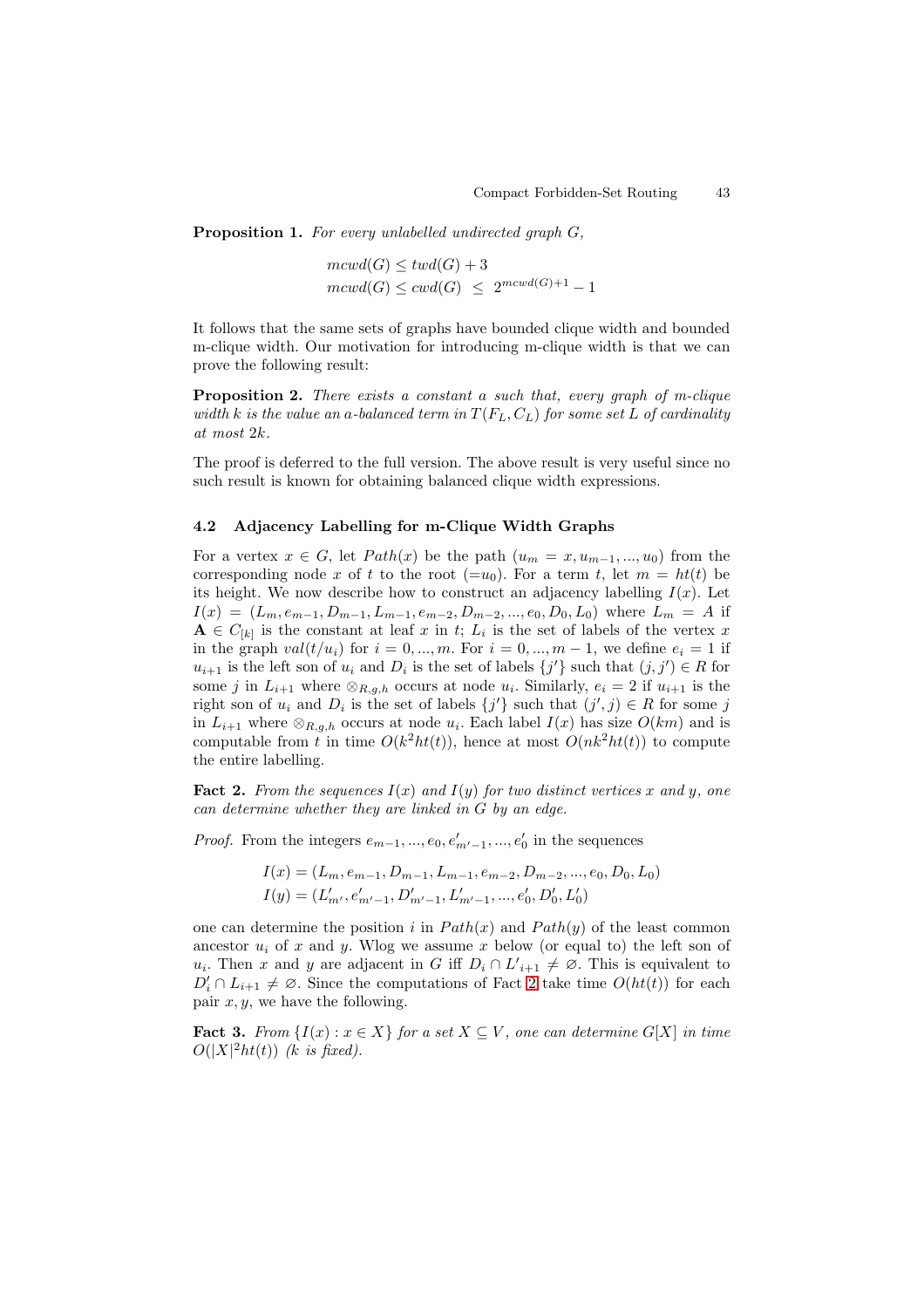We have thus an *implicit representation* in the sense of Kannan et al. [13] for graphs of mcwd at most k, using labels of size  $O(k \log n)$ .

#### **4.3 Enriching the Adjacency Labelling**

We now show how to enrich  $I(x)$  to achieve the following.

**Proposition 3.** Fix k. For t in  $T(F_k, C_k)$  with  $G(V, E) = val(t)$  one can build a labelling J such that from  $\{J(x) : x \in X\}$  for any  $X \subseteq V$ , one can determine  $G_{+}[X]$  in polynomial time in |X| and ht(t).

<span id="page-7-1"></span>We shall now show how to do this with labels of size  $O(k^2 \log^2(n))$  where k is the m-clique width of G. The basic idea is as follows. From  $\{I(x): x \in X\}$  for any  $X \subseteq V$ , one can reconstruct  $G[X]$ . For  $G+[X]$  we need paths going out of X, or at least their lengths. If u is a node of a path  $Path(x)$  for some x in X, and w is a son of u not on any path  $Path(y)$  for y in X, then we compute the lengths of at most  $k^2$  shortest paths running through the subgraph of G induced on the leaves of t below  $w$ , and we insert this matrix of integers at the position corresponding to  $u$  in the label  $J(x)$ .

We shall work with a graph representation of terms in  $T(F_k, C_k)$ . With a term t in  $T(F_k, C_k)$ , we associate a graph  $Rep(t)$  having directed and undirected edges. The vertices of  $Rep(t)$  are the leaves of t and the pairs  $(u, i)$  for u a node of t and  $i \in [k]$  that labels some vertex x in  $val(t/u)$ . The undirected edges are  $(u_1, i) - (u_2, j)$  whenever  $u_1, u_2$  are respectively the left and right sons of some u labelled by  $\otimes_{R,g,h}$  and  $(i,j) \in R$ . The directed edges are of 3 types :

- 1.  $u \rightarrow (u, i)$  for u a leaf labelled by **A** and  $i \in A$ .
- 2.  $(u_1, i) \longrightarrow (u, j)$  whenever  $u_1$  is the left son of u, u is labelled by  $\otimes_{R,g,h}$ and  $j \in g(i)$ .
- 3.  $(u_2, i) \longrightarrow (u, j)$  whenever  $u_2$  is the left son of u, u is labelled by  $\otimes_{R,g,h}$ and  $j \in h(i)$ .

As an example, the left half of Figure 3 shows a term  $t$  (thick edges) and the graph  $Rep(t)$  (fine edges). We use  $\longrightarrow^*$  to denote a directed path;  $\longleftarrow^*$  denotes the reversal of a directed path.

**Fact 4.** For a vertex  $u$  of  $G$  below or e[qu](#page-8-0)al to a node  $w$  of  $t$ ,  $u$  has label  $i$  in val(t/w) iff  $u \longrightarrow^* (w, i)$  in Rep(t).

<span id="page-7-0"></span>**Fact 5.** For distinct vertices u, v of  $G: u - v$  in  $G$  iff we have a mixed (directed/undirected) path  $u \longrightarrow^* (w,i) - (w',j) \longleftarrow^* v$  in Rep(t) for some  $w, w', i, j.$ 

<span id="page-7-2"></span>We call such a path an *elementary path* of  $Rep(t)$ . A walk is a path where vertices may be visited several times. A good walk in  $Rep(t)$  is a walk that is a concatenation of elementary paths. Its length is the number of undirected edges it contains (the number of elementary paths).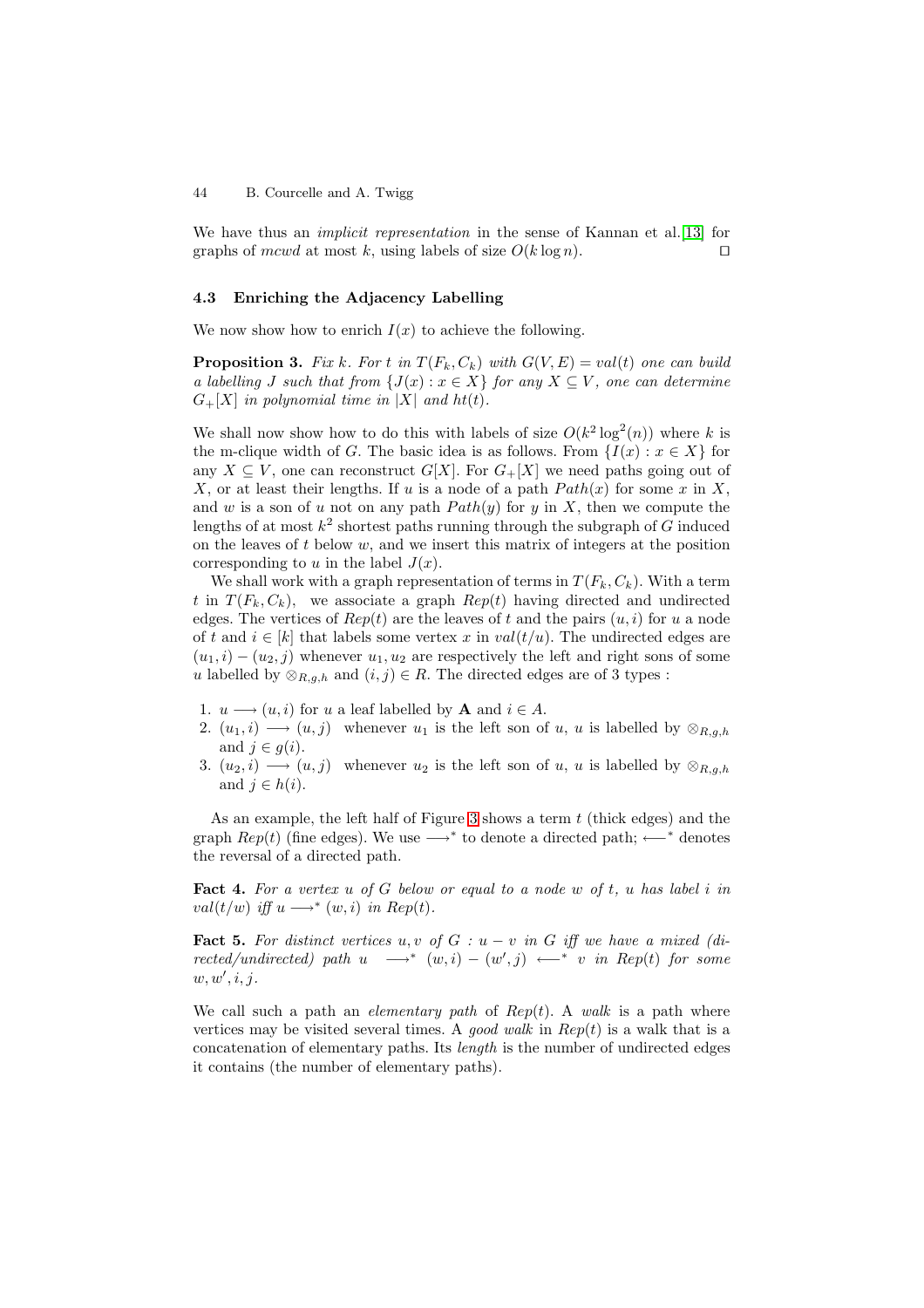

**Fig. 3.** A term t and the graph  $Rep(t)$ , and the graph  $Rep(t)[\{x,y\}]$  with some valued edges from  $Rep(t)_+[X]$ 

<span id="page-8-0"></span>**Fact 6.** There is a walk  $x - z_1 - ... - z_p - y$  in G iff there is in Rep(t) a good walk

$$
W = x \longrightarrow^* - \longleftarrow^* z_1 \longrightarrow^* - \longleftarrow^* \ldots \longrightarrow^* - \longleftarrow^* z_p \longrightarrow^* - \longleftarrow^* y
$$

For a nonleaf vertex u, a u-walk in  $Rep(t)$  is a walk that is formed of consecutive steps of a good walk W and is of the form

$$
(u,i) \longleftrightarrow^* z \longrightarrow^* - \longrightarrow^* \cdots \longrightarrow^* (u,j)
$$

where all vertices except the end vertices  $(u,i),(u,j)$  are of the forms u, or w or  $(w, l)$  for w strictly below u in t. Its length is defined as the number of undirected edges.

We let  $Min(u, i, j)$  be the smallest length of a u-walk from  $(u, i)$  to  $(u, j)$ , or  $\infty$  if no such u-walk exists. Clearly  $Min(u, i, i) = 0$   $((u, i)$  is a vertex of  $Rep(t)$ , so Fact 4 applies). We let  $MIN(u)$  be the  $S \times S$  matrix of all such integers  $Min(u, i, j)$ , where S is the set of labels p such that  $(u, p)$  is a vertex of  $Rep(t)$ . It can be stored in space  $O(k^2 \log n)$  since n bounds the lengths of shortest u-walks in  $Rep(t)$ .

**Fact 7.** [I](#page-7-0)f in a good walk we replace a u-walk from  $(u, i)$  to  $(u, j)$  by another one also from  $(u, i)$  to  $(u, j)$  we still have a good walk.

We are now ready to define  $J(x)$  for x a vertex of G. We recall that  $Path(x)$  is the path  $(u_m = x, u_{m-1}, ..., u_0)$  in t from a leaf x to the root  $u_0$ , and

$$
I(x) = (L_m, e_{m-1}, D_{m-1}, L_{m-1}, e_{m-2}, D_{m-2}, ..., e_0, D_0, L_0).
$$

We let then

$$
J(x) = (L_m, e_{m-1}, D_{m-1}, L_{m-1}, M_{m-1}, f_{m-1}, e_{m-2}, D_{m-2}, ..., e_0, D_0, L_0, M_0, f_0)
$$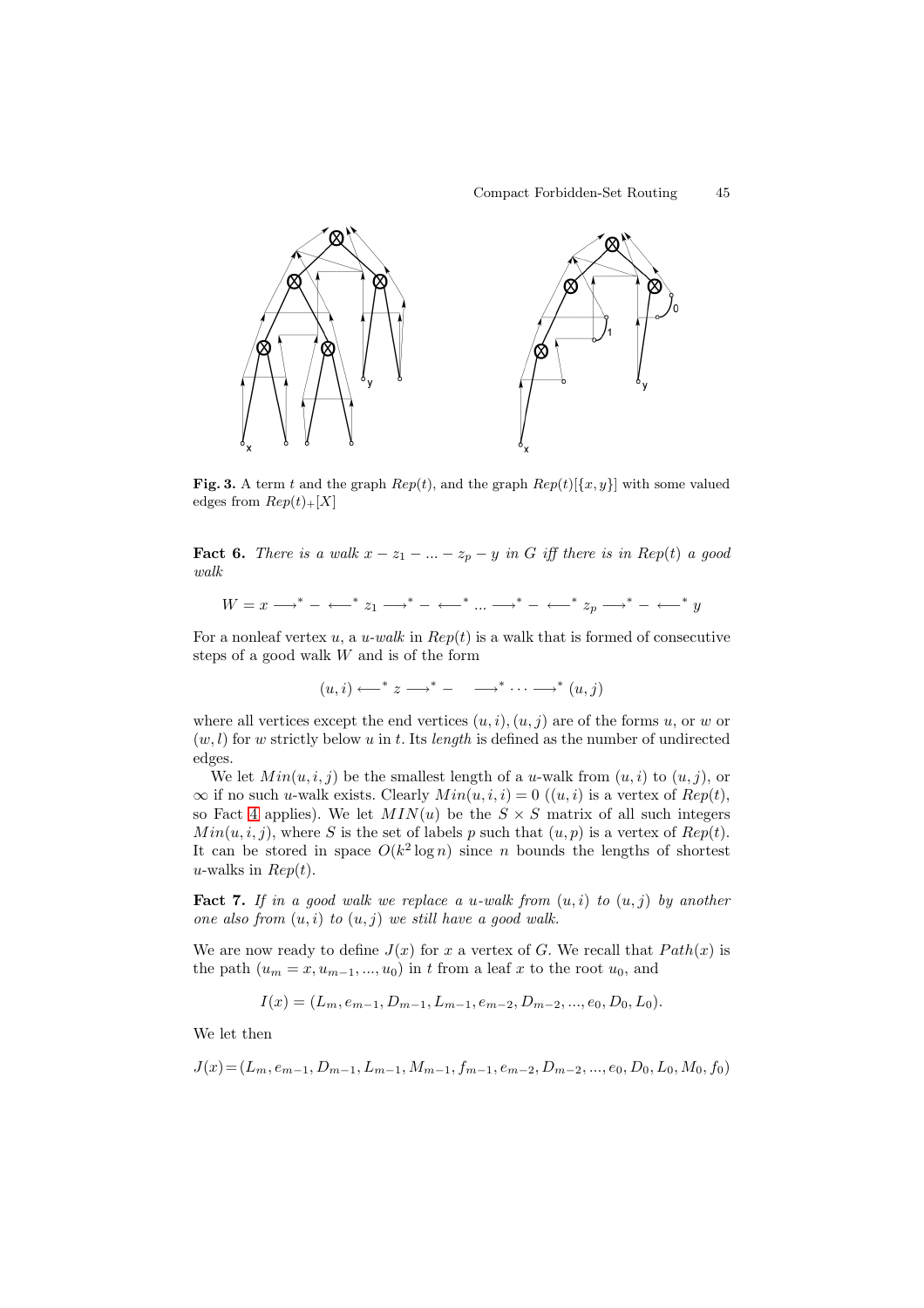where  $f_i$  is the binary function symbol (some  $\otimes_{R,g,h}$ ) occurring at node  $u_i$ ,  $M_i = MIN(RightSon(u_i))$  if  $e_i = 1$  and  $M_i = MIN(LeftSon(u_i))$  if  $e_i = 2$  for each  $i = 0, ..., m - 1$ .

**Fact 8.**  $J(x)$  has size  $O(k^2ht(t)\log(n))$ .

*Proof (Proof of Proposition 3)*. From the set  $\{J(x): x \in X\}$ , one can construct the graph  $G[X]$  by Fact 3. We let  $Rep(t)[X]$  be the subgraph of  $Rep(t)$  induced by its vertices that are either elements of  $X$  (hence leaves of t), or of the form  $(w, i)$  if w is a son of a node u on a path  $Path(x)$  for some x in X.

Because a sequence  $J(x)$  [co](#page-7-1)ntains the function symbols  $f_i$  and the index sets S of the matrices  $M_i$ , [we](#page-6-0) can determine from it the edges of  $Rep(t)$ , not only between vertices of the form  $(u, i)$  for nodes u in  $Path(x)$  but also between these vertices and those of the form  $(w, i)$  for w that are sons of such nodes u but are not necessarily in  $Path(x)$ .

It remains to determine the lengths of shortest good walks in  $Rep(t)$  in order to get the valued edges of  $G_{+}[X]$ . We let  $Rep(t)_{+}[X]$  be the graph  $Rep(t)[X]$ augmented with the following integer valued undirected edges:  $(u, i) - (u, j)$ valued by  $Min(u, i, j)$  whenever this integer (possibly 0) is not  $\infty$ .

**Example:** For the term t in the left half of Figure 3 and  $X = \{x, y\}$ , the right half of the Figure shows the graph  $Rep(t)[X]$  augmented with two valued edges  $(u,i) - (u,j)$  for 2 of the 3 nodes u which are not on the paths  $Path(x)$  and  $Path(y)$  but are sons of nodes on these paths. These 3 nodes yield 5 vertices in the graph  $Rep(t)[X]$ . Each of these vertices has a lo[op](#page-8-0) with value 0 (these loops are not shown). We show the two non-loop edges labelled by 0 and 1.

The shortest good walks in  $Rep(t)$  that define the valued edges of  $G_+[X]$ are concatenations of edges of  $Rep(t)[X]$  (which we have from the  $J(x)$ 's) and w-walks of minimal lengths for nodes w that are not on the paths  $Path(x)$  but are sons of nodes on these paths. We need not actually know these  $w$ -walks exactly; we only need the minimal length of one of each type. This information is available from the matrices  $MIN(w)$  which we have in the  $J(x)$ 's. We can thus build the valued graph  $Rep(t)_+[X]$ , and the desired values are lengths of shortest paths in the graph  $Rep(t)_+ [X]$  under the alternating edge constraints in Fact 5.

This proves Proposition 3.

**Theor[em](#page-7-2) 9.** For a graph G of m-clique width at most k on n vertices, one can

Combining Propositions 2 and 3 gives the following.

assign to vertices labels  $J(x)$  $J(x)$  of size  $O(k^2 \log^2 n)$  such that from  $\{J(x) : x \in X\}$ for any set  $X \subseteq V$ , one can determine the graph  $G_{+}[X]$  in time  $O(|X|^3 \log n)$ . The graph G must be giv[en](#page-6-1) alo[ng](#page-7-1) with an mcwd expression of width at most k.

The problem of determining for a given graph its m-clique width and the corresponding expression is likely to be NP-hard because the corresponding one for clique width is NP-complete [14]. A cubic algorithm that constructs non-optimal clique width expressions given by Oum [15] may be used.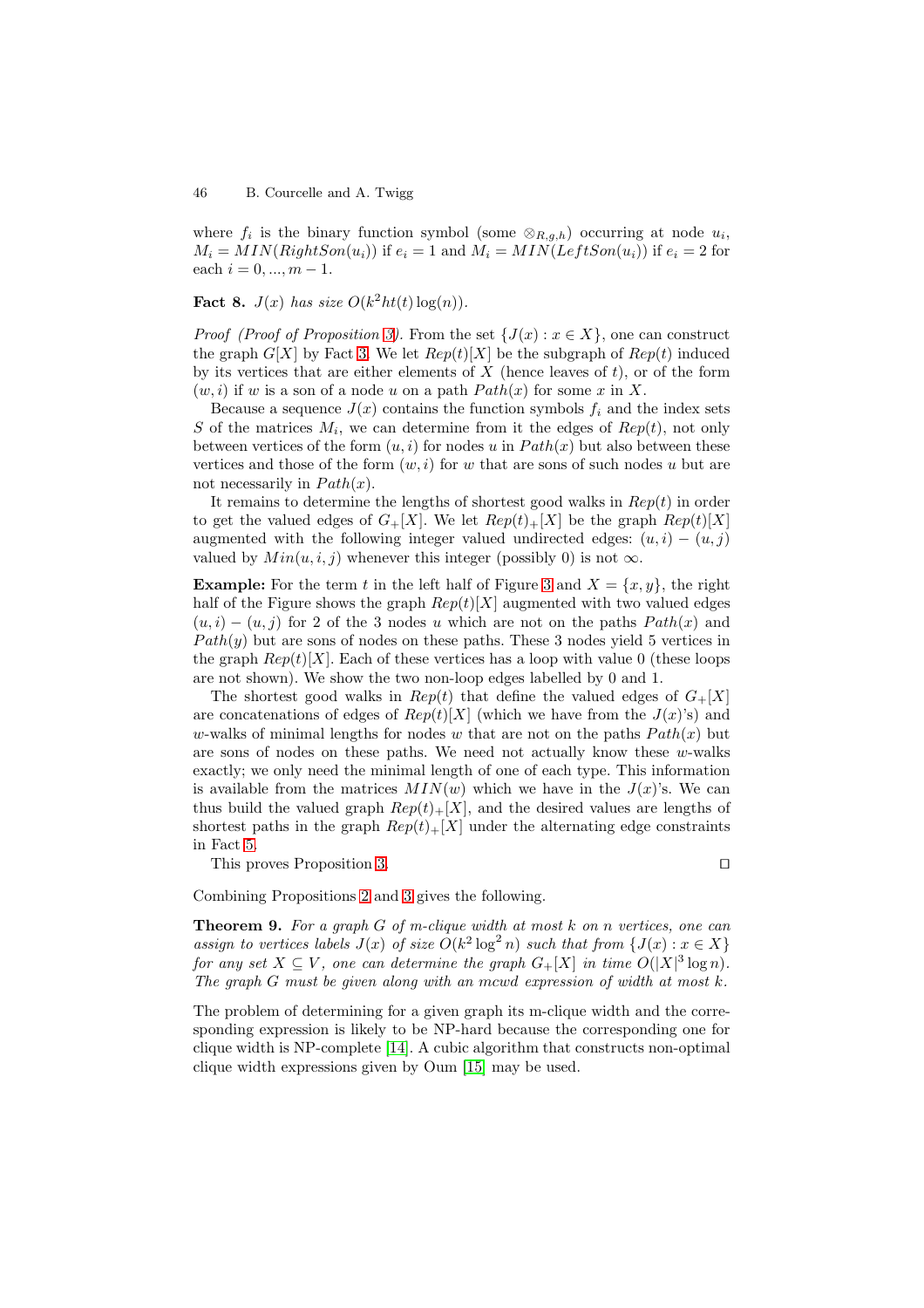#### **4.4 Compact Forbidden-Set Routing for Small mcwd**

We now describe how to use the labelling  $J$  to build a compact routing scheme. Recall that the construction of  $J$  is based on matrices that give for each node  $u$ of a term t the length of a shortest u-walk in  $Rep(t)$  from  $(u, i)$  to  $(u, j)$ . Storing the sequence of vertices of the corresponding path in  $G$  uses space at most space  $n \log n$  instead of  $\log n$  for each entry (assuming there are n vertices numbered from 1 to n, so that a path of length p uses space  $p \log n$ . The corresponding labelling  $J'(x)$  uses for each x space  $O(k^2 n \log^2 n)$ .

We assume that  $X \cup \{x, y\} \subseteq Z$  and every edge of F has its two endpoints in Z. For a compact routing scheme, it suffices to be able to construct the path in a distributed manner, by finding the next hop at each node. Here is such a construction, that for such a set  $Z \subseteq V$  gives the length of a shortest  $(X, F)$ constrained path from  $x$  to  $y$  together with  $z$ , the first one not in  $Z$  on the considered shortest path. For this, we need only store, in addition to the length of a shortest u-walk in  $Rep(t)$  from  $(u, i)$  to  $(u, j)$  (in the matrix  $MIN(u)$ ) its first and last vertices. This uses space  $3 \log n$  instead of  $\log n$  for each entry. The corresponding labelling  $J''(x)$  uses for each x space  $O(k^2 \log^2 n)$ . This gives the following compact forbidden-set routing scheme.

**Theorem 10.** Let each node have a forbidden set of size at most r. Then graphs of m-clique width at most k have a compact forbidden-set routing scheme using routing tables of size  $O(rk^2 \log^2 n)$  bits and packet headers of size  $O(rk^2 \log^2 n)$ bits.

*Proof.* Given an mcwd decomposition of  $G = (V, E)$  of width at most k and a set  $S(u) \subseteq V$  stored at each node u with  $|S(u)| \leq r$ , the routing table at u is the label  $J''$  as above. To send a packet from u to v on an  $S(u)$ -constrained path, u writes into the packet header the label  $J''(v)$  for the destination and the labels  ${J''(x) : x \in S(u)}$ . Then u forwards the packet to a neighbour w that minimizes the minimizes the distance from  $w$  to  $v$ , obtained as described above. Since the distances computed are exact distances, the packet always progresses towards the destination and will never loop. Note that if the paths are only approximately shortest, there may be loops – in this case, w adds its label  $J''(w)$  to the packet header, setting  $S'(u) = S(u) \cup \{w\}$  and we ask for the shortest  $S'(u)$ -constrained path from  $w$  to  $v$ . The price we pay here is that the packet headers grow with the length of the path.

In this case however, we may need to compute graphs  $G_{+}[Z]$  for larger and larger sets  $Z$ .

## **5 Open Problems**

A major problem is to get good bounds on planar graphs. Using the  $O(\sqrt{n})$  recursive separator structure gives  $\tilde{O}(n)$  bits per label, but we believe it is possible to do much better. We would also like to solve other constrained path problems using  $G_{+}[X]$ , using the separator structure that we encode.